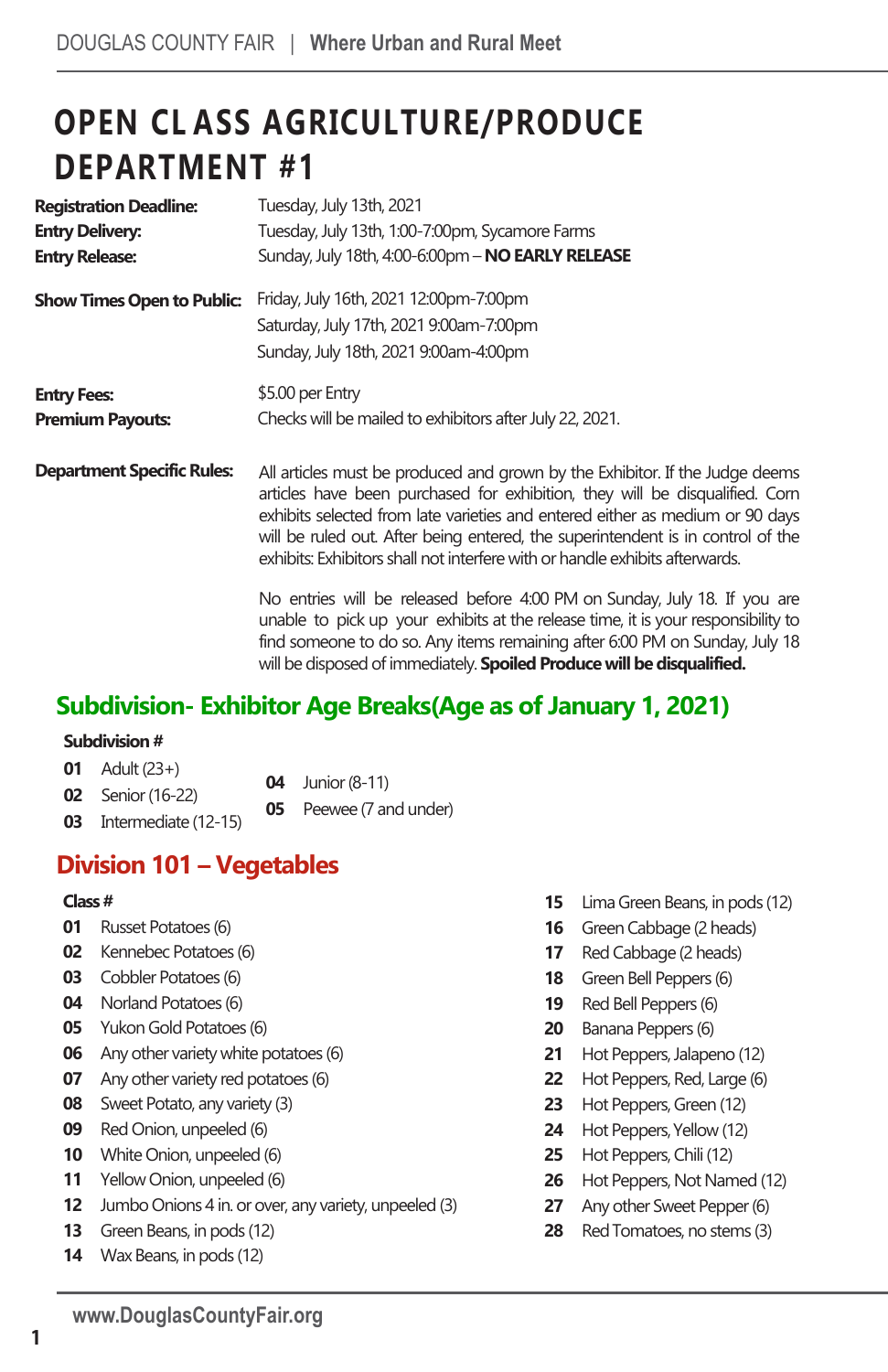- Pink Tomatoes, no stems (3)
- Yellow or Orange Tomatoes, no stems (3)
- Cherry, Grape, or Salad Tomatoes(6)
- Red Table Beets (6)
- Short Carrots, 2-4 inches in length (3)
- Long Carrots, over 4 inches (3)
- Turnips (3)
- Rhubarb, 2-inch fan, pulled, not cut (6)
- Eggplant, Traditional (2)
- Eggplant, Japanese (2)
- Eggplant, Any Other (2)
- Okra, Edible, 5 inches or less in length (3)
- Kohlrabi (3)
- Any Other Non-Root Crop (fruit above ground (3)
- Any Other Root Crop (fruit below ground) (3)
- Sweet Basil (dried, shown with leaves) 6 stems
- Dill (dried, bunch) 6 stems
- Sage (dried, shown with leaves) 6 stems

# **Division 102 – Vine Vegetables**

#### **Class #**

- Spaghetti Squash, matured
- Butternut Squash, matured
- Acorn Squash, Green, matured
- Acorn Squash, Any Other, matured
- Buttercup Squash, matured
- Banana Squash, matured
- Any Other Matured Winter Variety Squash
- Any Hubbard Squash
- Scallop Squash, Any Type, mature, decorative
- Zucchini Squash, mature, decorative
- Crookneck Squash, mature, decorative
- Straight-Neck Squash, mature, decorative
- Turk's Turban Squash, mature, decorative
- Scallop Squash, Any Type, immature, edible
- Zucchini Squash, immature, edible
- Crookneck Squash, immature, edible
- Straight-Neck Squash, immature, edible
- Pumpkin, Sugar or Pie, matured
- Pumpkin, Connecticut field type, matured
- Cumshaw Pumpkin matured
- Mini Pumpkin (4 inches or under), White, matured
- Garlic Chives (fresh, shown in jar/glass of water) 6 specimens
- Onion Chives (fresh, shown in jar/glass of water) 12 specimens
- Parsley (fresh, shown in jar/glass of water) 12 specimens
- Horseradish, 2 specimens
- Garlic, 6 bulbs
- Oregano (fresh, shown in jar/glass of water) 12 stems
- Rosemary (fresh, shown in jar/glass of water) 6 stems
- Shallot, 6 bulbs
- Other Herbs Not Listed (fresh, shown in jar/glass of water) 6 stems

- Mini Pumpkin (4 inches or under), Orange, matured
- Any other Pumpkin
- Watermelon, Round (larger than 9 inches), Green, matured
- Watermelon, Round (larger than 9 inches), Stripe, matured
- Watermelon, Long Green, matured
- Watermelon, Long Stripe, matured
- Watermelon, Ice-Box Varieties (9 inches or smaller), matured
- Muskmelon
- Cantaloupe
- Cucumber, Green Slicing, 3 specimens, may be shown without stem
- Cucumber, Pickling, 3 specimens, over 2 1/2 inches long, may be shown without stem
- Lemon Cucumber, 3 specimens, with or without stem
- Any Other Variety Cucumber Not Listed, 3 specimens
- Other Vine Products, 3 specimens